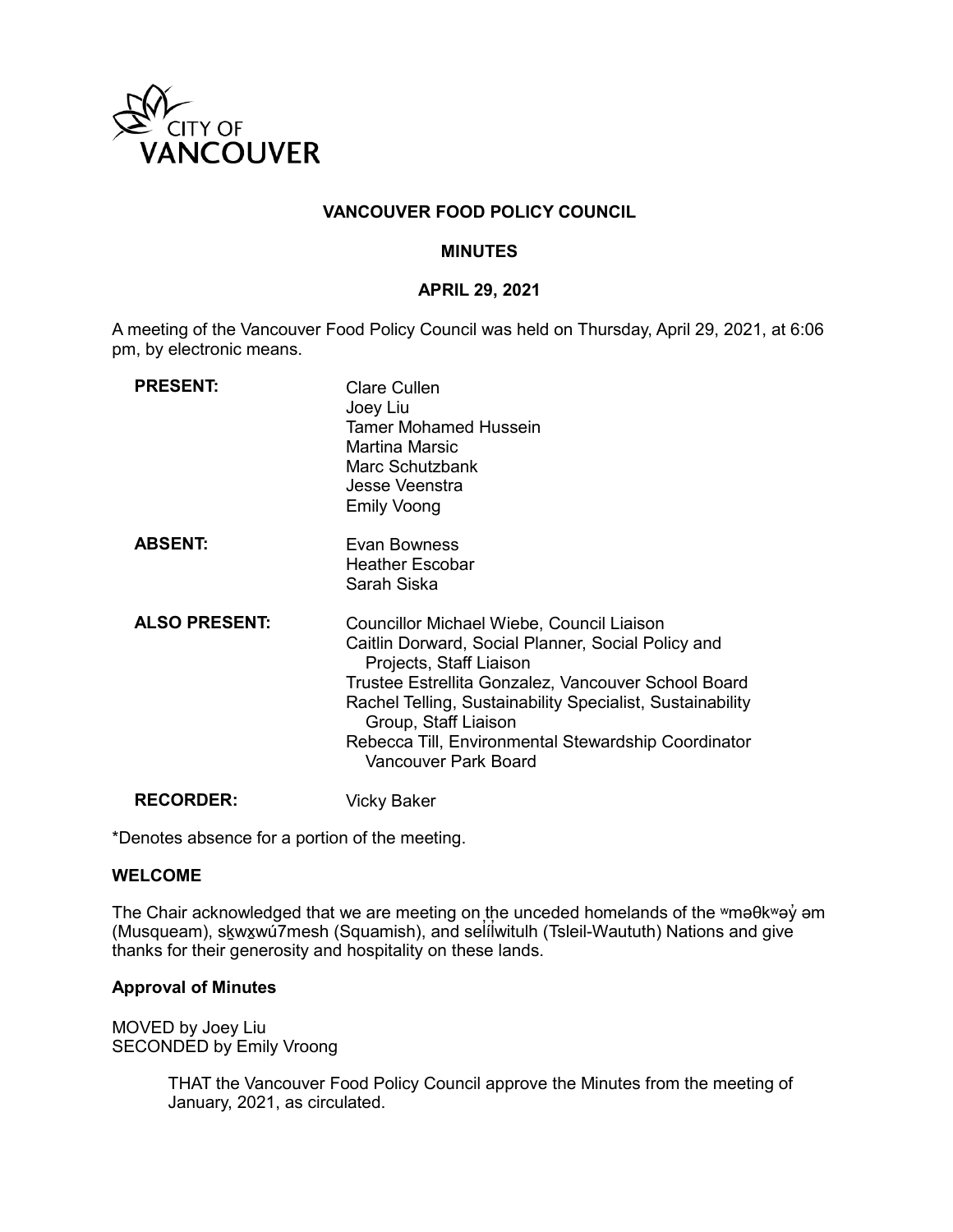## CARRIED UNANIMOUSLY

## **1. Introductions and Liaison Updates**

Members and liaisons introduced themselves. Quorum was reached. 19 Guests were present.

- *Councillor Wiebe*
	- $\circ$  Reported on the recent staff report presented to Council "One Year In: City of Vancouver Contributions to Covid-19 Recovery and Council Covid-19 Recovery Committee (CCRC) Report Back to Council" [\(https://council.vancouver.ca/20210427/documents/r1.pdf\)](https://council.vancouver.ca/20210427/documents/r1.pdf) . It includes a report on the status of several food policy initiatives, including urban farming policy review (staff report back expected later in 2021) and the development of a food hub (which was explored at various points from 2021-2018 but has not yet materialized).

## **Discussion**

- The policy direction is in the False Creek Flats plan, but the work has been stalled.
- It was noted that a definition for 'food hub' is not clear at this time.
- A member noted that the Jewish Family Services is creating a food hub near Quebec and  $2<sup>nd</sup>$ . What is the role of private and charitable organizations that move these ideas forward, and what is the role of the City?
- An attendee commented that the original plan proposed by the Vancouver Farmers Markets (VFM) to create a New City Market focussed on aggregation and distribution then evolved to work with the food bank and shifted priorities. VFM would be interested in participating in future discussions.

# *Trustee Gonzalez*

- o Met with MP Joyce Murray to advocate for a universal school food program and was told the federal government currently has other priorities. There is opportunity with the provincial government as it was included in the mandate letter for the Minister of Education. Vancouver School Board (VSB) would like to be engaged and will need to think creatively about how to support the program.
- o The VSB's Food Working Group is expected to begin work in September.
- o VSB Budget no longer has surplus, funds to be set aside for Covid impacts. A request for a garden coordinator has been made.

**Discussion** 

- BC Chapter for the Coalition of Healthy School Food received \$300k grant to continue work.
- Process for distribution to schools is unclear, there may be opportunity to leverage existing relationships.
- *Rebecca Till (Park Board staff)*
	- $\circ$  Currently considering theprocess formaking requests to capital budgets in regard to equality.
	- $\circ$  LFAP update working in collaboration with the new Decolonization, Arts & Culture Department, noting the importance of food systems and land. The first draft will be revised and will include a spatial analysis. The draft will go to key staff and the community advisory committee for further revisions and to the Board in Fall 2021 before being implemented.
	- $\circ$  Brewer's Park new community garden in partnership with Cedar Cottage Neighbourhood House. Leona Brown is leading work on indigenous plants; partners are being sought for programming.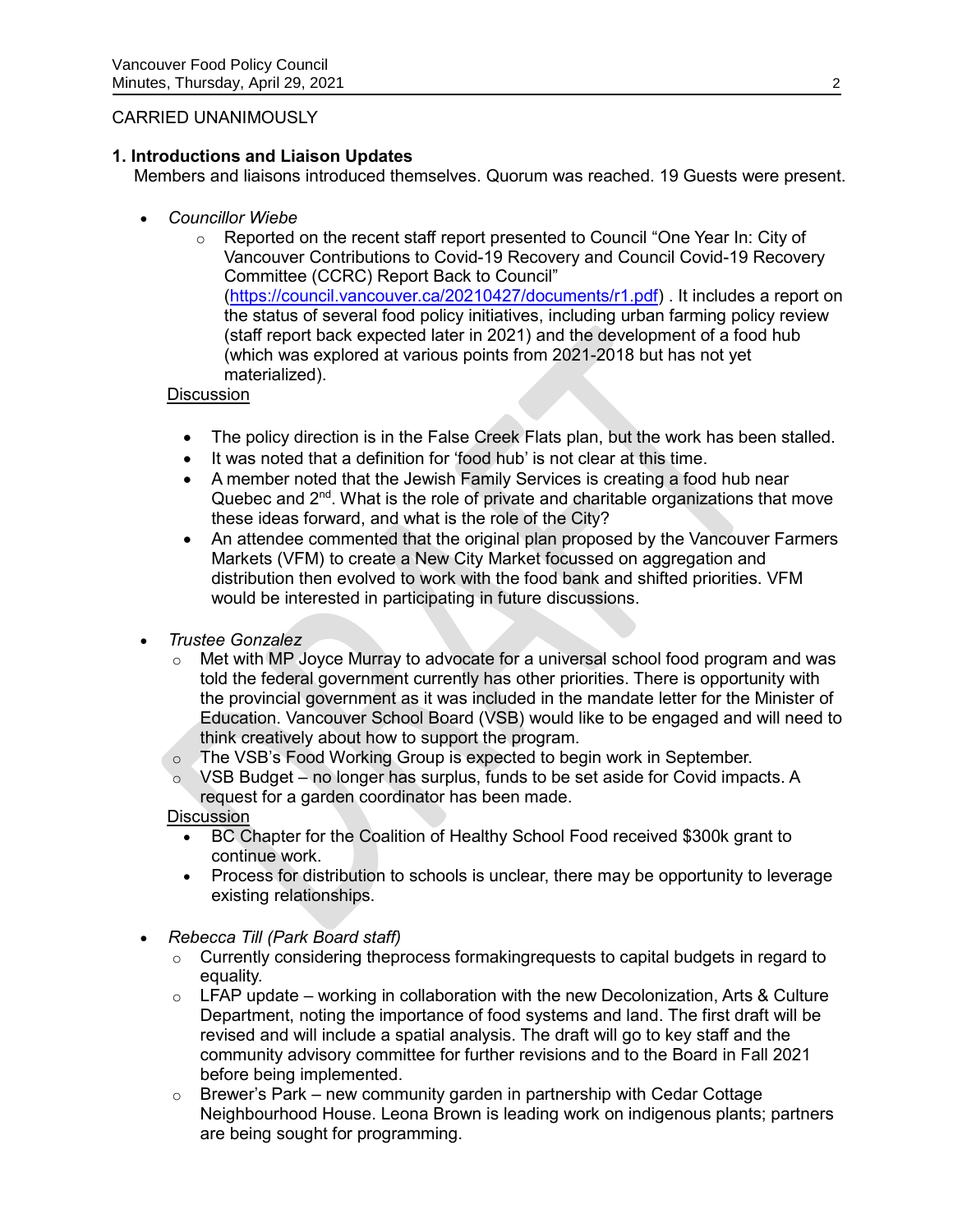- $\circ$  Community centres have reopened and are focussed on children's programming. Food programs for adults are suspended.
- $\circ$  There is a new Community Centre Stategy planning process based on VanPlay. Sarah Carten and Rebecca are working with the planning team and they hope to present to VFPC in July.

**Discussion** 

- Requests for new community gardens on Park land can be directed to Rebecca.
- First phase Public engagement for the LFAP update is finished. Plan to connect with Vancouver Farmers Markets for feedback.
- *Rachel Telling (Sustainability Staff)*
	- $\circ$  Vancouver is a pre-signatory to the Glasgow declaration, examining the role of municipalities in leveraging food action tied to the climate emergency. <https://www.glasgowdeclaration.org/>
	- $\circ$  Greenest city grants funding several good food programs, including indigenous food programming.
	- o Staffing there will be a replacement while Rachel is on maternity leave.
- *Caitlin Dorward (Social Policy Staff)*
	- o Currently reviewing several rezoning applications that have triggered the Sustainable Large Development policy, including the Jericho lands and Heather lands, both owned by MST Development Corp.
	- o Free and Low Cost food map project continues. The [online version](https://vancouver.ca/people-programs/covid-19-coronavirus-help-get-and-give-food.aspx#redirect) has been launched and the print-friendly/PDF version will continue to be updated about once every two months.
	- $\circ$  Transition to next term of VFPC Application period is closed and new members will be appointed by Council on May 18 then notified. New committees will be trained in May/June then begin meetings in JulyJune. CAITLIN will connect with returning members regarding orientation..
	- $\circ$  Social Policy's small and medium capital grant applications are optn; info here <https://vancouver.ca/people-programs/capital-grants-program.aspx>
	- $\circ$  Staffing Caitlin is in a new position and will be working full time on food. A new hire will be made for her previous position.

## **2. Urban Farming Guidelines**

 $\bullet$ 

Presentation from Marc on behalf of the Urban Farming Working Group: *The Urban Farming Working Group has put together a draft motion framing the history of urban farming and to ask council to remove barriers to urban farming [circulated prior to meeting].*

Urban agriculture has existed in Vancouver for a long time. In 2010, urban farmers were looking for legitimacy, and this led to the development and adoption of the Urban Farm Guidelines in 2016. These Guidelines set limitations on farm size and scope which farmers were concerned would impact farms' ability to thrive – e.g. requiring permits for hoop houses. When the Guidelines were adopted, Council directed staff to report back on the impact of the Guidelines after 2 years. To date, the Vancouver Urban Farming Society (VUFS) has documented the impact as being negative with a decrease in the number of farms and some not applying for licenses. The motion presented by the Urban Farming Working Group aims to inform the report back that staff are working on and plan to present to Council this year, and encourages policies that can have a positive impact for urban farms.

**Discussion**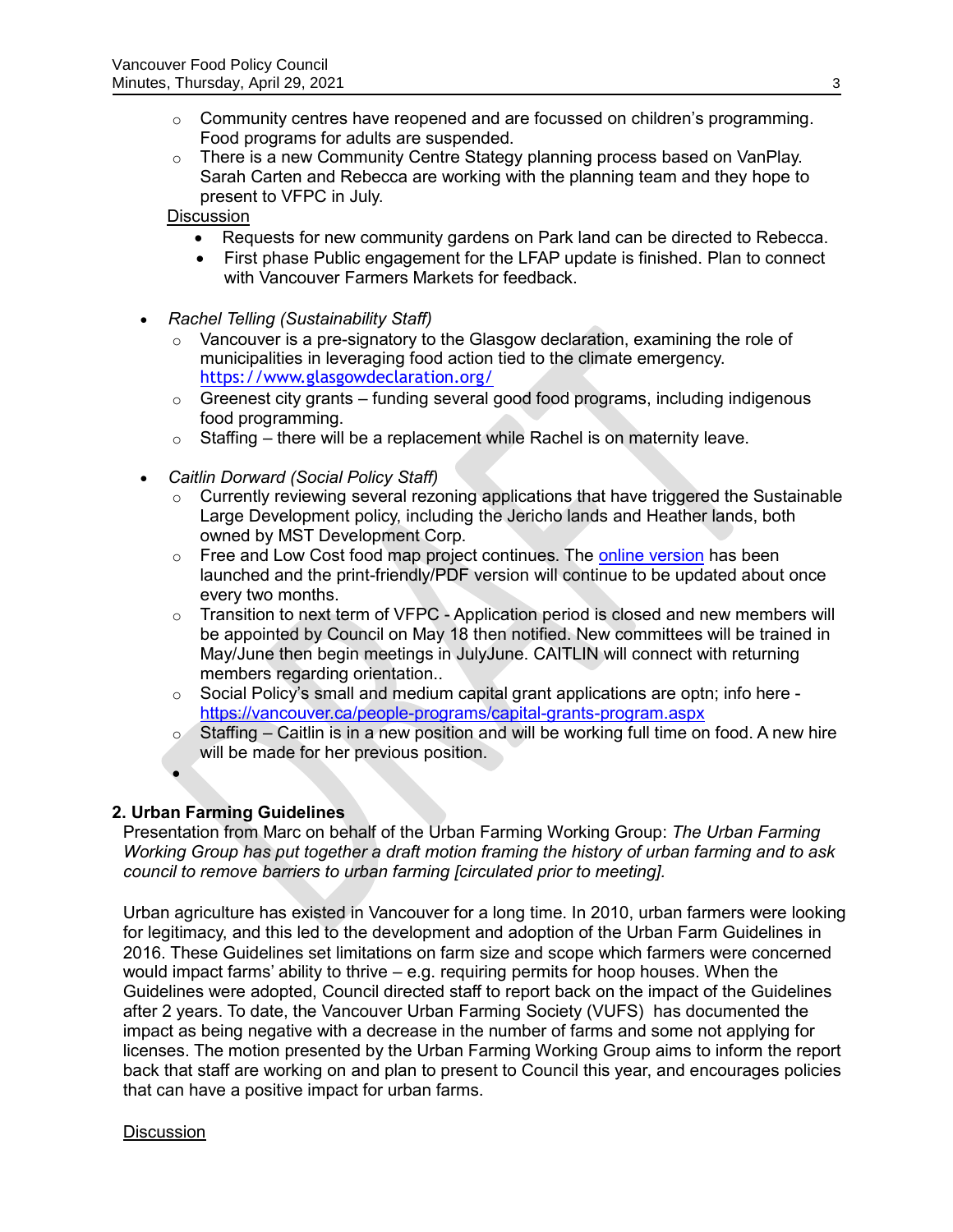Members and attendees provided the following comments:

- $\circ$  The Guidelines were adopted to reduce financial liability for the City; and farmers did not feel supported.
- $\circ$  While urban farms in Vancouver may fail for several reasons, it has been documented by VUFS that the Guidelines have had an impact.
- $\circ$  The permitting process needs to be simplified. While class A/B will likely still need permits, for smaller scale and farm stands, outright approval may make more sense.
- o The motion was drafted by the Urban Farming Working Group in collaboration with VUFS. Staff have also consulted with most urban farmers to get impact and feedback on the review of Urban Farm Guidelines.
- o Best practices from other cities are included in VUFS' *[Policy and Possibilities](http://www.urbanfarmers.ca/policy-and-possibilities/)* report.
- $\circ$  If the size limitation on urban farms, it could enable farmed properties to achieve Class 9 (farm) status, lowering their property taxes owing. The City receives the same amount overall; the amount would be redistributed to other property owners.
- $\circ$  The current guidelines state "No herbicide or pesticide may be used" which could be amended to allow for limited use of organic products.
- o The definition of 'off-farm' needs to be clarified to allow for sale. Farm gate sales are allowed under class B only. \

The Council liaison explained that if the VFPC passes this motion, a Councillor could then bring it forward as a Member's motion at a City Council meeting. As part of that process, staff would first have the opportunity to review the Council member's draft motion and add feedback for the Councillors consideration. If the Councillor chooses to bring the motion forward, it will be made public one week before the Council meeting.

The draft motion was amended based on the points raised in the discussion and the final motion was presented.

## **Urban Farming Motion**

MOVED by Clare Cullen

SECONDED by Tamer Hussein

## WHEREAS

- 1. The goal of this initiative is to support the 'seeding' of small scale urban farms that grow Vancouver food for Vancouver families. For example, imagine walking next door to a small backyard farm, where residents can load up on choy, pick up a few seedlings, and bring a bunch of daffodils home. Imagine an old gas station with raised beds where an urban farmer holds a weekly U-pick for salmon berries. Imagine residents being able to easily grow the food they need for themselves and their communities through supportive urban farming policies.
- 2. Urban Farming is broadly recognized for its potential to help achieve city-wide goals in the Greenest City 2020 Action Plan, Vancouver Food Strategy, Healthy City Strategy, Vancouver Economic Action Strategy, Transportation 2040 Plan, Food Waste Targets and COVID 19 Recovery Program; and
- 3. Whereas the Report of the Council COVID-19 Recovery Committee specifically names "vulnerable food supply" as a key theme about the COVID-19 Recovery and "enabling local food production," as a recommended activity for COVID Recovery Plans and the Climate Emergency; and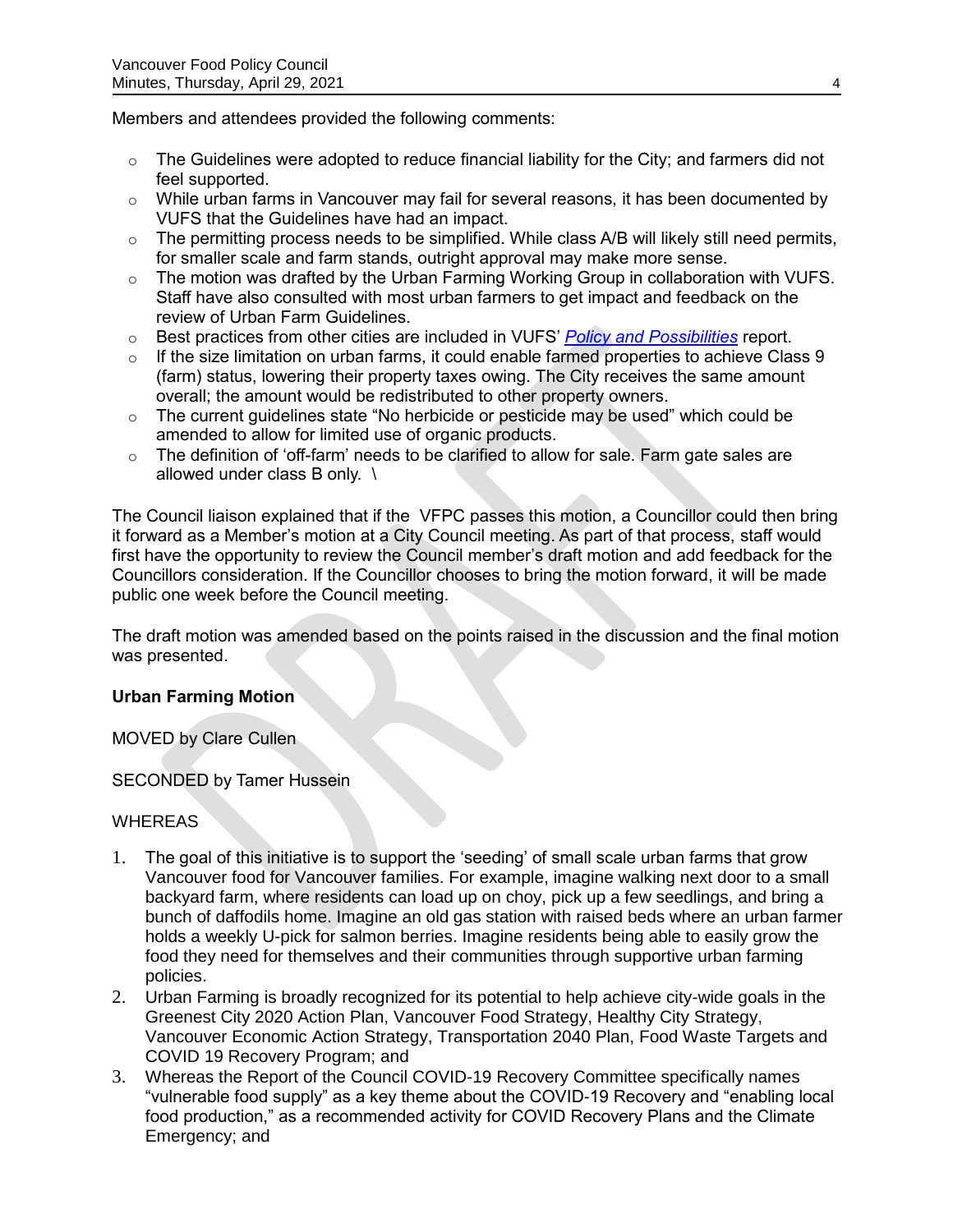- 4. Whereas in the Council Report on the Covid 19 Recovery Program on April 27th specifically references allowing urban farming and urban food production in items 85, 94, 95, and 96 where it is noted that staffs first priority is related to efforts that support urban food production within the municipality; and
- 5. Whereas the Urban Farm Guidelines were adopted by City Council in 2016 with the intent to assist the development of safe, neighbourly and productive urban farms and create a more sustainable food system for Vancouver; and
- 6. Whereas due to concern from the Vancouver Food Policy Council that the Urban Farm Guidelines would pose barriers to farmers, Council adopted the 2016 Urban Farm Guidelines while directing staff to "report back to Council on the effectiveness of these initiatives following the 2017 growing season;" and
- 7. Whereas, the 2017 *[''Class B' Urban Farm Guidelines: Impacts & Recommendations](http://www.urbanfarmers.ca/wp-content/uploads/2013/04/ClassB_Urban_Farm_Guidelines_Impacts_Recommendations.pdf)* Report (prepared for the Vancouver Urban Farming Society with funding from the City of Vancouver), The 2021 *[Policy and Possibilities](http://www.urbanfarmers.ca/policy-and-possibilities/)* Report (commissioned by the Vancouver Urban Farming Society, funded by the Real Estate Foundation), Farmers Dialogue at the [2020 Urban Farming Forum](http://www.urbanfarmers.ca/wp-content/uploads/2020/01/Forum_program_2020_Jan16_WebVersion.pdf) detail challenges posed by outsized Development Permit and Business License requirements; and
- 8. Whereas, the 2017-2019 Urban Farming Census documents a decline in the Vancouver farming sector in part due to the Urban Farm Guidelines, with some farms moving to adjacent municipalities; and
- 9. Whereas, on March 31st 2021 City Council passed a [motion](https://council.vancouver.ca/20210331/documents/cfsc20210331min.pdf) (see p.18) "Calling for a Plan to Clear Vancouver's Permit and License Backlog and Revamp this Critical City Service," looking to reduce the work and backlog of permits and licensing; and
- 10. Whereas, city staff are undertaking a review of the Guidelines per Council's [2016 direction](https://council.vancouver.ca/20160223/documents/regu20160223min.pdf) (see p.12) that "the Managing Director of Social Policy and Projects be instructed to report back to Council on the effectiveness of [the Urban Farm Guidelines] following the 2017 growing season." However, this direction does not specifically ask staff to resolve the top two constraints to urban farming that have been raised by stakeholders prior to and since the adoption of the Guidelines: land access and over-regulation.

THEREFORE BE IT RESOLVED THAT the Vancouver Food Policy Council recommends that City of Vancouver Council request that staff's review of the Urban Farm Guidelines, currently underway and due back in Q2 or Q3 of 2021, according to the recent report "One Year In: City of Vancouver Contributions to Covid-19 Recovery and Council Covid-19 Recovery Committee (CCRC) Report Back to Council, brings forward recommendations to Council guided by the following:

- 1. Departments including ACCS, Finance, Development Services, Planning, and Law to develop policies that promote and deregulate barriers to urban farming including:
	- A. simplify the Zoning and Development Bylaw to allow farms as Outright Approval Use in all districts, including in all existing and future Comprehensive Development district bylaws, eliminating the need for a Development Permit; thus reducing staff time required for urban farming development permits;
	- B. incentivizing the leasing of land to farm operations, allowing farms to scale up by removing the 7,000  $m<sup>2</sup>$  cap on a combined leased planting area for any one urban farm business license holder;
	- 2. Explore allowing limited off-farm farm products to be sold and/or distributed from farm sites to help support financial feasibility of urban farms and to diversify available BC products.
- 3. Deregulate plastic-covered hoop houses and high tunnels mounted in-ground from the Vancouver Building Bylaw;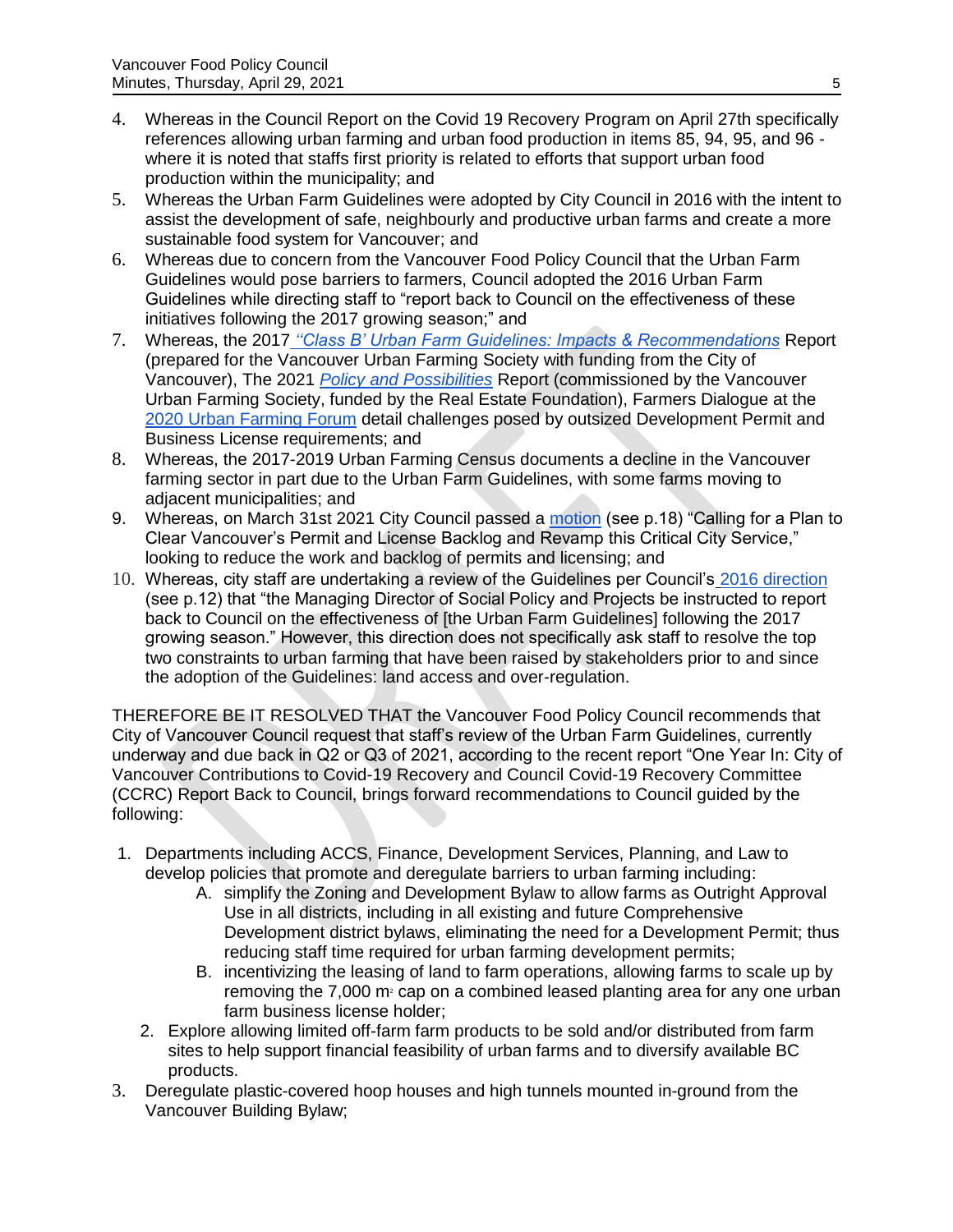- 4. Identify, delineate and publish the list of building permits necessary for known indoor Class B farm types and look for ways to simplify, expedite and minimize costs associated with the building permit process;
- 5. Remove the requirement for site plan/ map of production sites for all Class A farm sites as this is not required by neighbouring jurisdictions and is a significant informational burden on farms with multiple sites;
- 6. Allow other urban farming products besides fruit and vegetables, such as flowers, honey, eggs, fibre, seeds, nuts, seedlings, herbs, mushrooms, plant cuttings;
- 7. Allow non-disruptive urban farming activities outside 8am to 9pm;
- 8. Amend regulations for on-site sales of farm products to enable multi-site farms to aggregate farm products for sale on one site (e.g. an urban farm with 6 sites, can aggregate and sell farm products at any one of those sites).

# CARRIED UNANIMOUSLY.

**3. Working Group Updates -** *Update on works in progress from working group to be continued in new term.*

- Leadership team *–* preparing for transition, including orientation and transfer of email and social media accounts.
- Food waste have not met recently.
- Food cultivation and urban agriculture will continue to advance the urban farming motion and work with City. More work is needed on Class 8/9 for community gardens on development sites. Work overlaps with LFAP
- Children and youth BC-Coalition for Healthy School Food received 3 years' funding. Working to increase membership in the Coalition of other FPCs across Canada.
- Development/retail this is ongoing work that the VFPC has a role in.
- Community Food Programming work remains to explore how to build long-term sustainability into all the food initiatives. More local food centres are needed to anchor people to food.

# **4. Transition to New Term - Discussion**

Members discussed changes or advice for a successful next term:

- Training should be provided for Roberts Rules of Order and how motions are written/passed
- Each member should only be expected to commit to one working group.
- Roles for Leadership team should be clarified.
- The priorities set this term are still relevant, there is a lot of opportunity. It is important to focus on what is manageable and do it well.
- There should be more community engagement. Meetings could have a public-facing first hour, followed by business.
- Returning members can help guide the first meetings of the new term.
- The role of tracking plans was noted, to hold those accountable for actions.

The staff liaison commented:

- Clerk's office reviewing advisory committees, expected to report back in Fall or later on the structure and supports, including equity issues, compensation, and the use of Roberts rules.
- Social policy has requested an additional liaison from Planning.
- Clerk's office reviewing advisory committees, expected to report back in Fall or later on the structure and supports, including equity issues, compensation, and the use of Roberts rules.